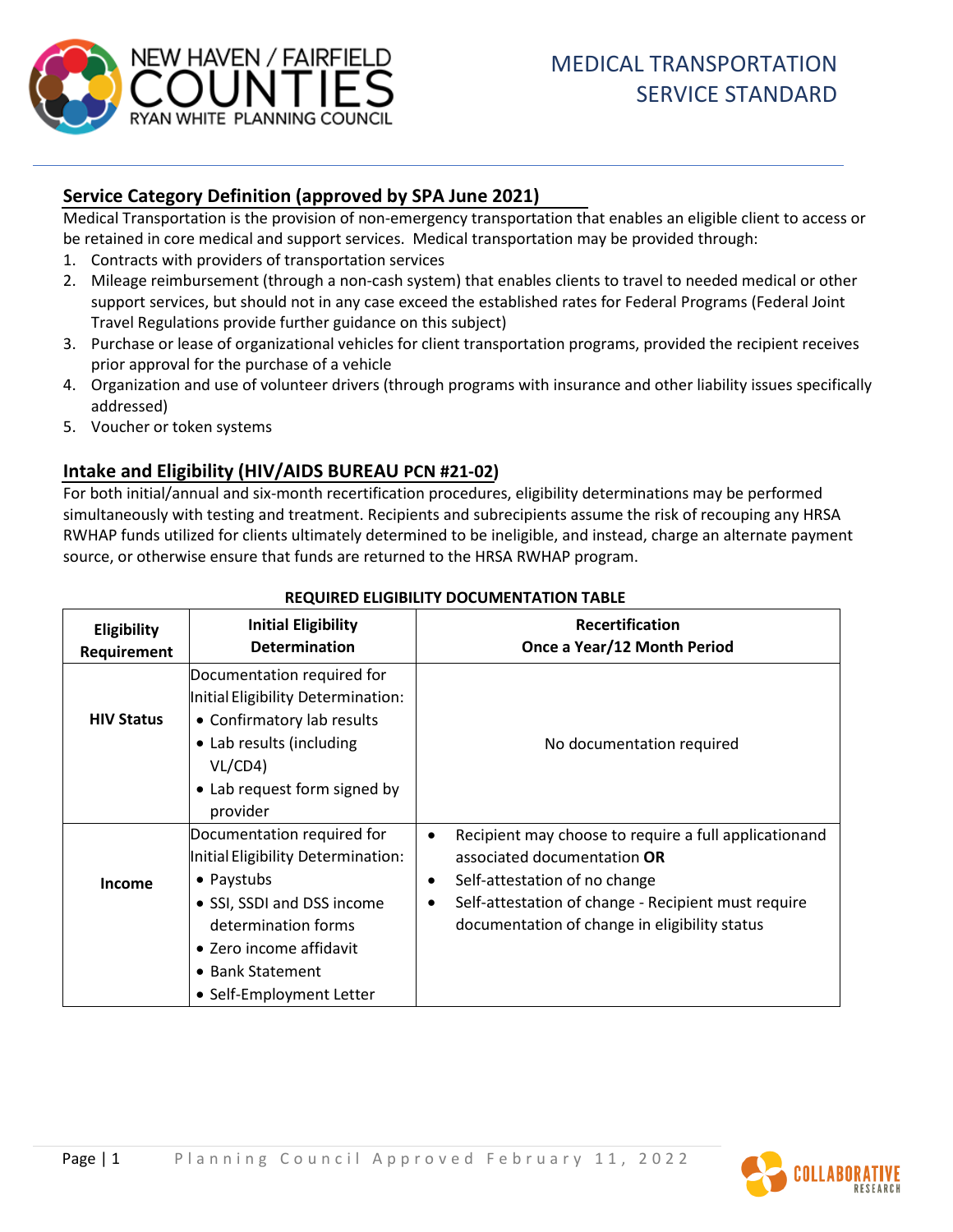

| <b>Residency</b> | Documentation required for<br>Initial Eligibility Determination:<br>• Driver's License/ID<br>• Utility Bill<br>• Medical Bill<br>• Bank Statement<br>• Landlord Letter-Notarized<br>• Copy of Lease/Mortgage<br>• Letter from Shelter<br>• Official Correspondence | $\bullet$ | Recipient may choose to require a full applicationand<br>associated documentation OR<br>Self-attestation of no change<br>Self-attestation of change - Recipient must require<br>documentation of change in eligibility status |
|------------------|--------------------------------------------------------------------------------------------------------------------------------------------------------------------------------------------------------------------------------------------------------------------|-----------|-------------------------------------------------------------------------------------------------------------------------------------------------------------------------------------------------------------------------------|
|------------------|--------------------------------------------------------------------------------------------------------------------------------------------------------------------------------------------------------------------------------------------------------------------|-----------|-------------------------------------------------------------------------------------------------------------------------------------------------------------------------------------------------------------------------------|

All agencies are required to have a client intake and eligibility policy on file that adheres to the EMA's eligibility policy. It is the responsibility of the agency to determine and document client eligibility status, as outlined in the Ryan White Part A Eligibility Policy in accordance with HRSA/HAB regulations. Eligibility must be completed at least once every six months.

#### **Eligible clients in the New Haven & Fairfield Counties EMA must**:

- Live in New Haven or Fairfield Counties in Connecticut.
- Have a documented diagnosis of HIV/AIDS.
- Have a household income that is at or below 300% of the federal poverty level.

Services will be provided to all clients without discrimination based on: HIV infection, race, creed, age, sex, gender identity or expression, marital or parental status, sexual orientation, religion, physical or mental handicap, immigrant status, prior medical history, or any other basis prohibited by law.

### **Guidance on Complying with the Payor of Last Resort Requirement**:

- RWHAP Recipients and Subrecipients must ensure that reasonable efforts are made to use non RWHAP resources whenever possible, including establishing, implementing, and monitoring policies and procedures to identify any other possible payors to extend finite RWHAP funds.
- RWHAP Recipients and Subrecipients must maintain policies and document their efforts to ensure that they assist clients to vigorously pursue enrollment in health care coverage and that clients have accessed all other available public and private funding sources for which they may be eligible.
- RWHAP Recipients and Subrecipients can continue providing services funded through RWHAP to a client who remains unenrolled in other health care coverage so long as there is rigorous documentation that such coverage was vigorously pursued.
- RWHAP Recipients and Subrecipients should conduct periodic checks to identify any potential changes to clients' healthcare coverage that may affect whether the RWHAP remains the payor of last resort and require clients to report any such changes.

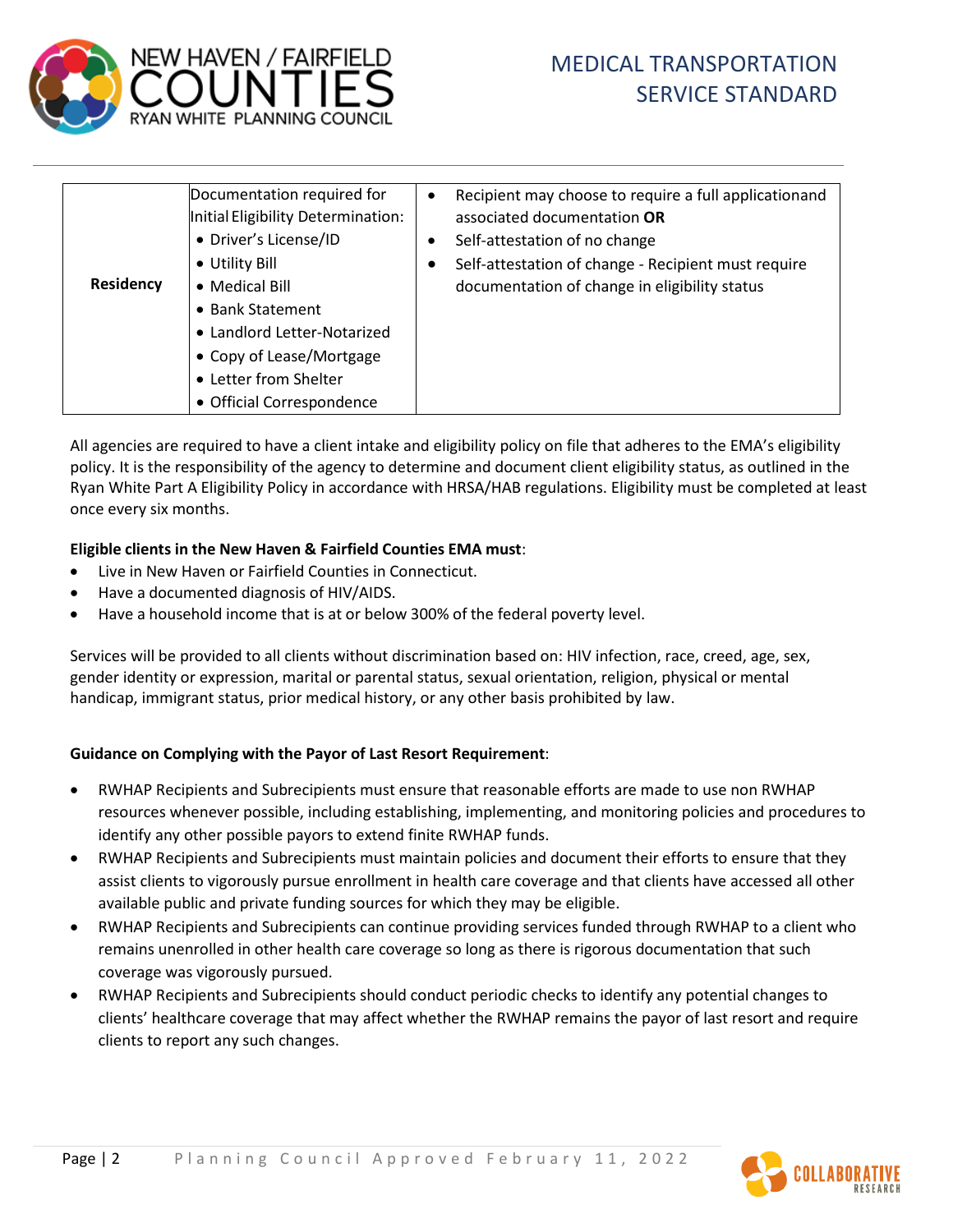

#### **Payor of Last Resort**:

Once a client is eligible to receive RWHAP services, the RWHAP is considered the payor of last resort, and as such, funds may not be used for any item or service to the extent that payment has been made, or can reasonably be expected to be made under:

- 1. Any State compensation program
- 2. An insurance policy, or under any Federal or State health benefits program
- 3. An entity that provides health services on a pre-paid basis

### **Personnel Qualifications (including licensure)**

none

### **Care and Quality Improvement Outcome Goals**

Program Outcome:

90% of clients are virally suppressed as evidenced by the last viral load test within the measurement year (<200 copies/mL) as documented in the reporting system.

| HRSA/HAB Performance Measure: Viral Suppression (NQF#: 2082)                                                                                                                                                                                                                                                                                                                                                              |                                                                                                                                                                                                                                                                                                                                                                                                                                | <b>GOAL</b> |
|---------------------------------------------------------------------------------------------------------------------------------------------------------------------------------------------------------------------------------------------------------------------------------------------------------------------------------------------------------------------------------------------------------------------------|--------------------------------------------------------------------------------------------------------------------------------------------------------------------------------------------------------------------------------------------------------------------------------------------------------------------------------------------------------------------------------------------------------------------------------|-------------|
| <b>STANDARD/MEASURE</b>                                                                                                                                                                                                                                                                                                                                                                                                   | <b>AGENCY RESPONSIBILITY</b>                                                                                                                                                                                                                                                                                                                                                                                                   |             |
| Clients are virally suppressed.                                                                                                                                                                                                                                                                                                                                                                                           | Documentation that the client is virally<br>$\bullet$<br>suppressed as evidenced by the last viral<br>load test within the measurement year<br>(<200 copies/mL) as documented in the<br>reporting system.                                                                                                                                                                                                                      | 90%         |
| HRSA/HAB National Program Monitoring Standards for RWHAP Part A: Section C: Support<br><b>Services</b>                                                                                                                                                                                                                                                                                                                    |                                                                                                                                                                                                                                                                                                                                                                                                                                | <b>GOAL</b> |
| STANDARD/MEASURE                                                                                                                                                                                                                                                                                                                                                                                                          | <b>AGENCY RESPONSIBILITY</b>                                                                                                                                                                                                                                                                                                                                                                                                   |             |
| Documentation that: medical transportation<br>services are used only to enable an eligible<br>individual to access HIV-related health and<br>support services                                                                                                                                                                                                                                                             | Maintain program files that document:<br>The level of services/number of trips<br>provided                                                                                                                                                                                                                                                                                                                                     | 100%        |
| Documentation that services are provided through<br>one of the following methods:<br>1. A contract or some other local procurement<br>mechanism with a provider of transportation<br>services<br>A voucher or token system that allows for<br>2.<br>tracking the distribution of the vouchers or<br>tokens<br>A system of mileage reimbursement that<br>3.<br>does not exceed the federal per-mile<br>reimbursement rates | The reason for each trip and its relation to<br>$\bullet$<br>accessing health and support services<br>Trip origin and destination<br>$\bullet$<br>Client eligibility determination<br>$\bullet$<br>The cost per trip<br>$\bullet$<br>The method used to meet the<br>$\bullet$<br>transportation need<br>provider is meeting stated contract<br>$\bullet$<br>requirements with regard to methods of<br>providing transportation | 100%        |

# **Service Standards and Goals**

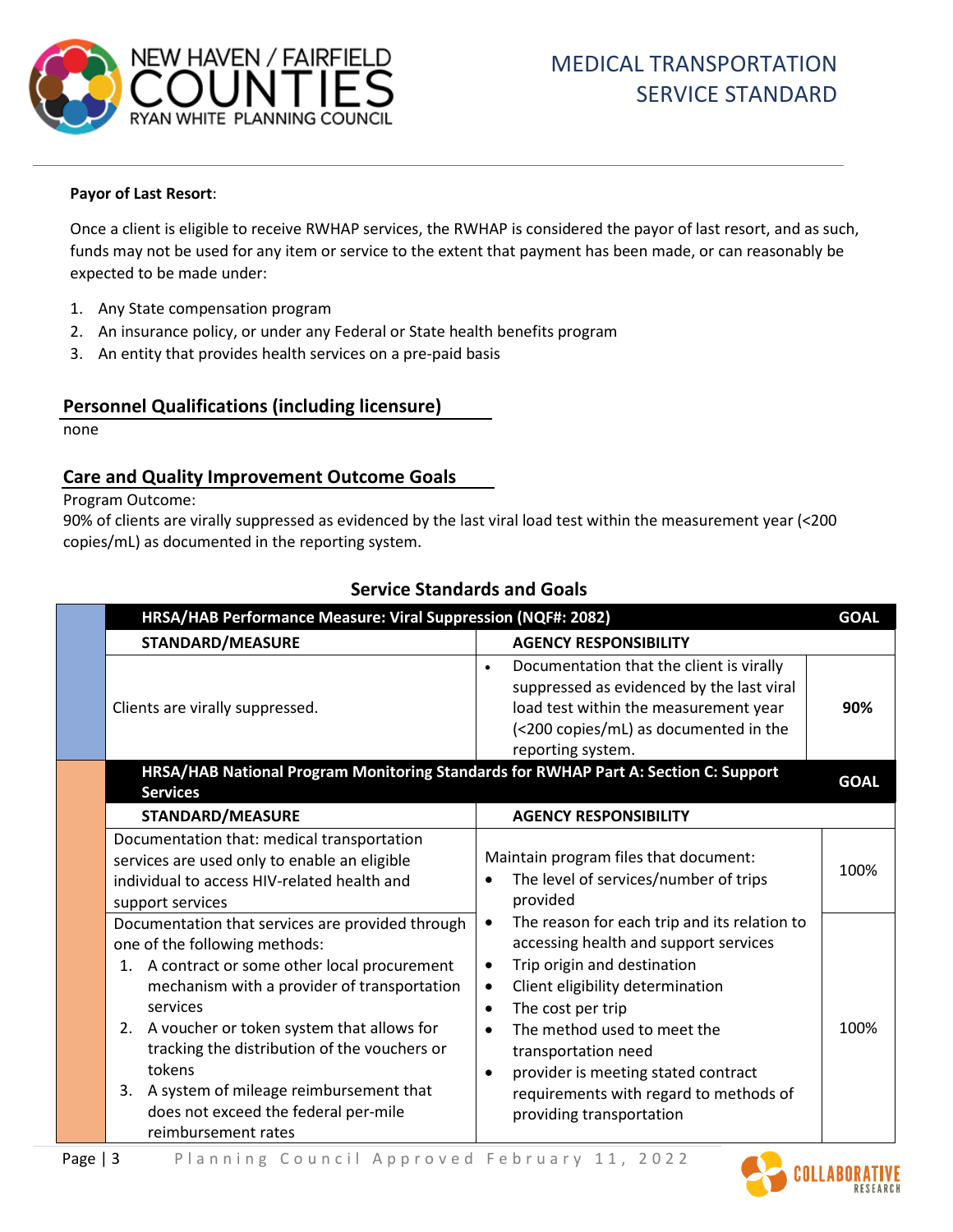

| 4. A system of volunteer drivers, where                                                                                                                                                         |                                                                                                                                                                                                                                                                                                                                                                                                                                                                                                                                                                                                                                      |             |
|-------------------------------------------------------------------------------------------------------------------------------------------------------------------------------------------------|--------------------------------------------------------------------------------------------------------------------------------------------------------------------------------------------------------------------------------------------------------------------------------------------------------------------------------------------------------------------------------------------------------------------------------------------------------------------------------------------------------------------------------------------------------------------------------------------------------------------------------------|-------------|
| insurance and other liability issues are<br>addressed<br>Purchase or lease of organizational vehicles<br>5.<br>for client transportation, with prior approval<br>from HRSA/HAB for the purchase | Reimbursement methods do not involve<br>$\bullet$<br>cash payments to service recipients<br>Mileage reimbursement does not exceed<br>$\bullet$<br>the federal reimbursement rate<br>Use of volunteer drivers appropriately<br>$\bullet$<br>addresses insurance and other liability<br>issues<br>Collection and maintenance of data<br>$\bullet$<br>documenting that funds are used only for<br>transportation designed to help eligible<br>individuals remain in medical care by<br>enabling them to access medical and<br>support services<br>Obtain Recipient approval prior to<br>$\bullet$<br>purchasing or leasing a vehicle(s) |             |
| New Haven/Fairfield Counties EMA RWHAP Part A Program Monitoring Standards for Medical                                                                                                          |                                                                                                                                                                                                                                                                                                                                                                                                                                                                                                                                                                                                                                      | <b>GOAL</b> |
|                                                                                                                                                                                                 |                                                                                                                                                                                                                                                                                                                                                                                                                                                                                                                                                                                                                                      |             |
| <b>Transportation</b><br><b>STANDARD/MEASURE</b>                                                                                                                                                | <b>AGENCY RESPONSIBILITY</b>                                                                                                                                                                                                                                                                                                                                                                                                                                                                                                                                                                                                         |             |
| Agency ensures that transportation staff is<br>qualified and trained for the responsibilities of<br>providing transportation and administering the<br>transportation program.                   | Job descriptions, resumes, and licenses<br>document appropriate qualifications. Drivers<br>have valid Driver's License and administering<br>the Staff has a DMV record check at least<br>transportation program annually.                                                                                                                                                                                                                                                                                                                                                                                                            | 100%        |
| Agency owned/leased vehicles used in<br>transportation are routinely serviced and<br>maintained every 5,000 miles.                                                                              | Vehicles used in transportation services have<br>maintenance records and all repair<br>information.                                                                                                                                                                                                                                                                                                                                                                                                                                                                                                                                  | 100%        |
| Vehicles used in transportation services are<br>insured.                                                                                                                                        | Vehicles used in transport services carry<br>current insurance policies.                                                                                                                                                                                                                                                                                                                                                                                                                                                                                                                                                             | 100%        |

# **Clients Rights and Responsibilities**

Agencies providing services are required to have a statement of consumer rights and responsibilities posted and/or accessible to the client. Each agency will take all necessary actions to ensure that services are provided in accordance with the consumer rights and responsibilities statement and that each consumer fully understands their rights and responsibilities.

## **Client Charts, Privacy, and Confidentiality**

Agencies providing services must comply with the Health Insurance Portability and Accountability Act (HIPAA) provisions and regulations and all federal and state laws concerning confidentiality of the client's Personal Health Information (PHI). Agencies must have a client's release of information policy in place and review the release regulations with the client before services are provided. A signed copy of the client's release of information must be included in the client's chart.